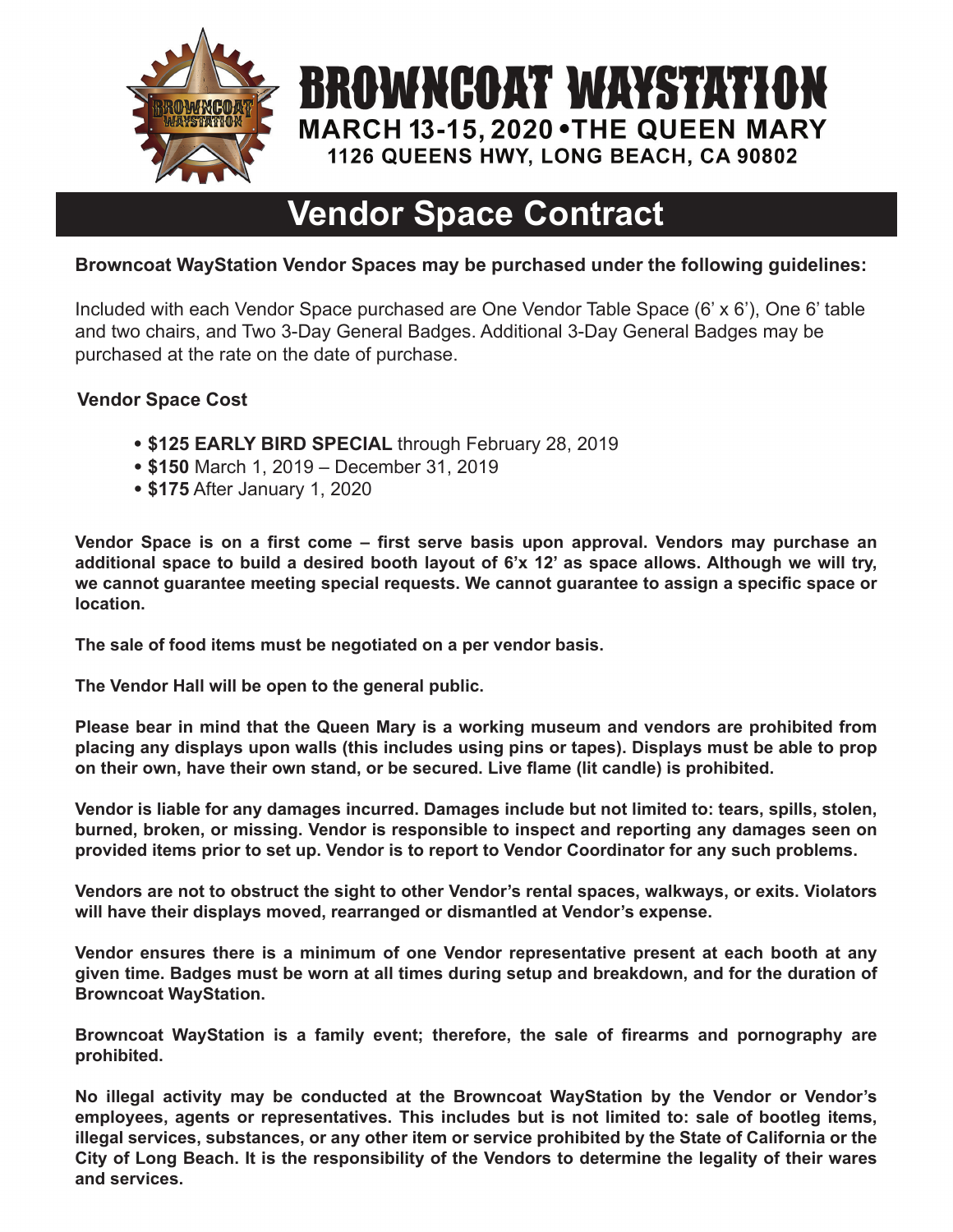Vendors Space hours are expected to be 12:00 noon – 6:00 pm Friday; 10:00am – 6:00pm Saturday; and  $10:00$  am  $-4:00$  pm Sunday.

Set-up for the space will be approximately 6:00 pm – 11:00 pm Thursday, March 11, 2020. Vendors will also have entry starting at 7:00 am on Friday, March 12, 2020. Removal / Breakdown starts on Sunday, March 15th at 5:00pm, to be completed no later than 8:00pm.

- Browncoat WayStation will provide one 6' table, with 2 chairs per space.
- Browncoat WayStation is not required to provide anything else.
- Vendors agree that they have legal title to material offered for sale and are responsible for ensuring that the material is in compliance with all State and Federal laws, regulations and ordinances in force at the site of and at all times during the convention.
- Vendors agree that they are self-insured.
- Vendors agree that all merchandise sold is to be as represented and that all appraisals made by vendors are to be made at their own risk.
- Vendors must have a current California Resale Number. Please bring a copy with you.
- Vendors are strongly urged to be ready to open when the space opens, and to maintain their spaces until the space closes each day of the convention.

**Payment Policy:** All Vendor Space fees must be paid in full to reserve vendor space unless otherwise agreed by both parties. Payment must accompany Vendor Space Contract.

**Cancellations/Refunds:** Cancellations must be made in writing (print or email); they cannot be taken over the phone. Cancellations are effective as of the date of receipt by Browncoat WayStation. Refunds may be granted by December 31, 2019 only if Browncoat WayStation can find a suitable replacement vendor, minus a \$50 fee. Any vendor that cancels as of January 1, 2020 forfeits all fees.

**No Shows:** If a Vendor does not occupy and exhibit in the designated space by assigned load-in date of the event (unless otherwise agreed by both parties), Browncoat WayStation has the right to use "no show" vendor space in such a manner as it may deem in the event's best interest. Failure to appear forfeits all fees.

#### **Email completed Vendor Space Contract to** BrowncoatWayStation@gmail.com

#### **I have read the above rules and will abide by them:**

| Title: _________________________ |
|----------------------------------|
| Date: <u>_______________</u>     |